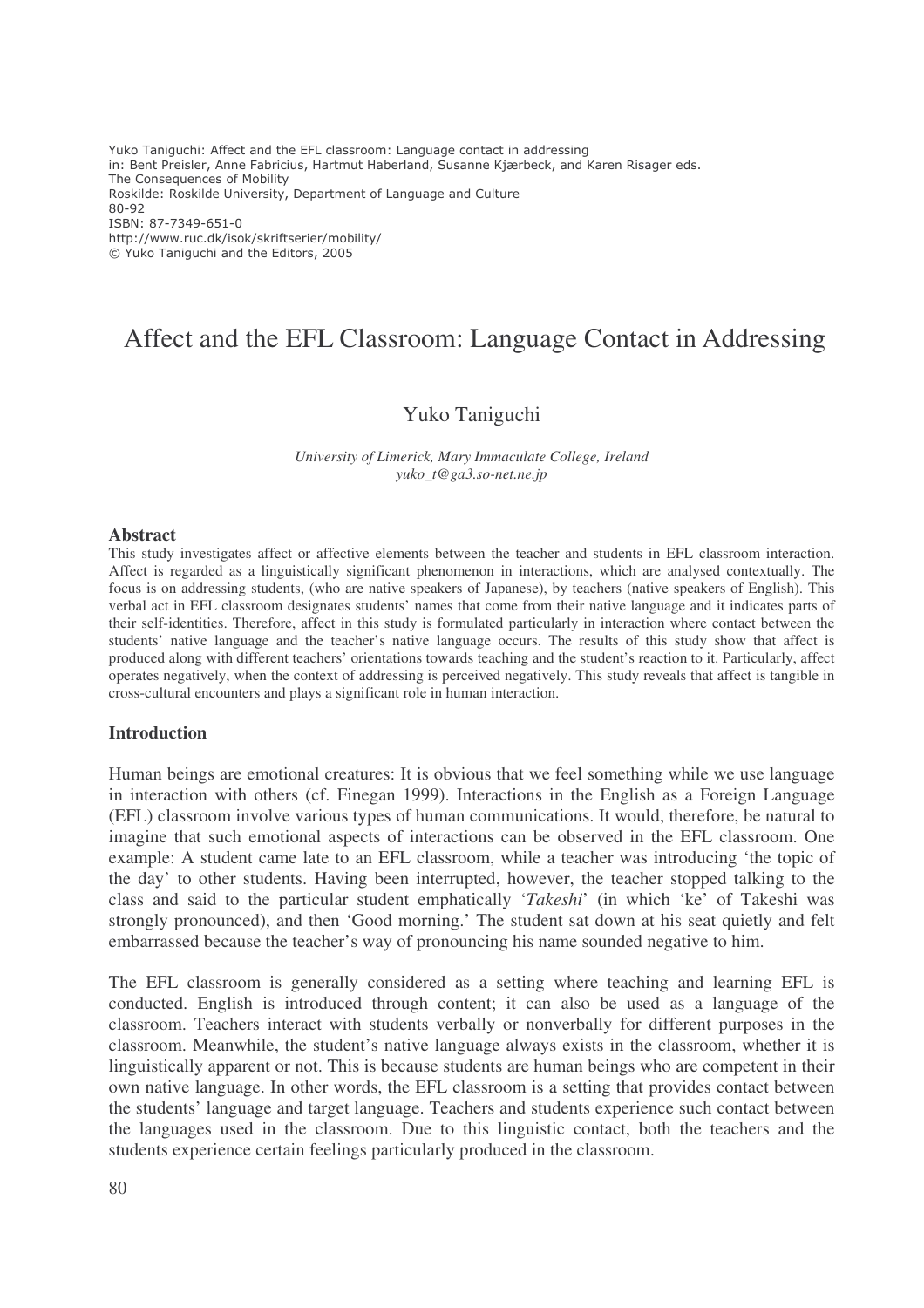In this study, therefore, I will pay a special attention to emotional aspects of the language used in the EFL classroom arising through contact between the target language and students' native language. This study will examine affect produced through contact between the target language and students' native language, through focus on teachers' use of address forms (i.e. students' given names). The affect examined is instantiated by this very type of interaction in EFL classroom. In this study, I will analyse affect by looking specifically at stress placement on the students' names in teachers' pronunciation of their names.

#### **Previous studies**

#### *Studies on affect*

People's feelings induced alongside their production of speech have primarily been discussed in disciplines other than linguistics, such as psychology. However, there are some linguists who have considered affect as emotional force produced by language used at interaction. One example is Ochs and Schieffelin (1989) who comprehensively listed linguistic research on affect. They categorise various previous studies related to affect into four groups, which include Jakobson (1969), Halliday (1975), Bakhtin (1981) and Labov (1984). It should be also noted that scholars in the discipline of pragmatics have also been aware of importance of affect in language use for a long time (cf. Searle 1965, Brown and Levinson 1987, Verschueren 2001).

Affect as discussed in this study is something that is produced not by using expressions of emotions. Rather, it refers to one's state of emotion produced with the language use in interaction. Therefore, this study does not deal with feeling or emotion that certain expressions describe directly, which is explored through a cognitive view of language in past decades (Wierzbicka 1992, Lakoff and Kövecses 1987).

#### *Studies on foreign language teaching and learning*

In studies in TEFL, the researchers' attention to the phenomenon of the contact between the target language and students' native language in EFL classroom dates back to the era of contrastive analysis. However, contrastive analysis looks at syntactic structure between the languages in order to predict (see Lado 1957) or at least explain (see Wardhaugh 1970) learners' difficulties in learning the linguistic system of the target language (Brown 1994). This is only one aspect of analysing a phenomenon of language contact.Studies on cross-cultural pragmatics were conducted extensively in late 80s and 90s (cf. Blum-Kulka and Olshtain 1984, Beebe and Takahashi 1989). Most of these studies singled out a smaller unit, (i.e. speech act such as apology and request) in order to compare these pragmatics aspects (similarity or difference) between the two languages. The scholars in these studies attempted to find out the ways to overcome possible difficulties that learners (and teachers) might face in pragmatics aspects of both the target language and the learner's native language. It is also possible to say that a certain affective aspect is implicitly discussed in cross-cultural pragmatics studies, since pragmatic difference or similarity between the two languages may cause certain feeling in learners (Taniguchi 1994, 1996). The contact between languages will include various aspects of language which are interwoven in a complex way (cf. Widdowson 1996). Affect produced between a teacher and students due to contact between the target language and students' native language has not received much attention.

In addition, affective aspects in studies on foreign language teaching and learning have been widely discussed, but these have mainly been explored from psychological perspectives (e.g. McDonough 1986, Horwitz et al 1986, MacIntyre & Gardner 1991). Affect produced by language use has not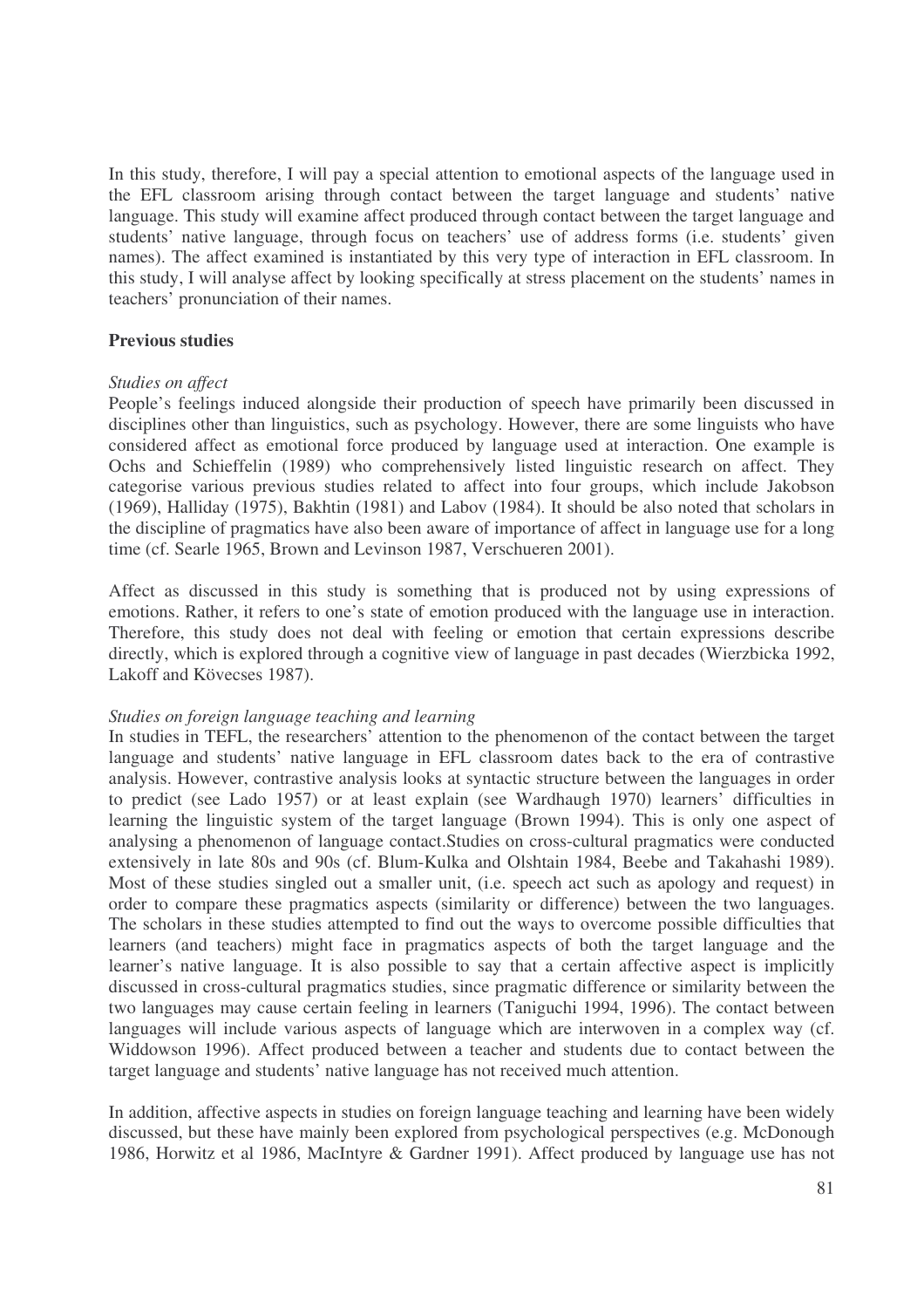received much attention in those studies. In this respect, this study is worthwhile, as it investigates affect or emotional force from perspectives of language use: affect is discussed as a consequence of the linguistic contact in EFL classroom.

#### *Studies of address form and their relevance to this study*

In order to investigate affect in the EFL classroom produced by language use, this study focuses on use of address forms. I will particularly look at native English teachers' use of students' names (in Japanese). There are several reasons for the focus on address forms. Address forms (i.e. names) are used to identify individuals: they also reflect social relationships with others (Leech 1989). Moreover, address form use reflects self and/or social identity (Jernudd 1994): This is because people's own names are often derived from their native language and culture. Use of address forms (names) is directly related to those individuals who are interacting with each other; therefore, use of a certain address form is related to affective aspects existing between addressers and addressees, such as feelings of closeness and/or feelings of distance (cf. Braun 1989, Maynard 2002).

Address form use in this study is analysed particularly by looking at features of stress placement. Analysing stress placement has not much received attention among address form studies. This is because address form use has been traditionally studied as lexical selection, in order to investigate meaning in contexts (Brown and Gilman 1960 for discussion of power and solidarity, and also see Braun 1988, Oyetade, 1995). However, this study analyses stress placement to reveal affect realized as signals of interpretively significant aspect of the given context. In other words, this study examines affect at pragmatic level. As in the example of the student being late for the class presented above, suprasegmental features of language including the variation of stress placement on names would affect one's emotional reaction to the addresser. Looking at stress placement of address form use may therefore reveal a more concrete evidence of producing affect in the interaction at face-to-face.

This study will particularly analyse stress placement on address forms (i.e. names of students) by native English teachers. Thus, this study looks at contact between English and students' native language (Japanese), as students' names which are derived from their native language. In other words, affect due to contact between the languages is discussed by focusing on stress placement on address forms (names).

#### *Approach to the Analysis*

I analyse affect by looking at phonological features of the teacher's addressing to students' names: The analysis of the data is thus conducted at the pragmatic level. I particularly focus on whether or not English stress rules are applied in the students' Japanese names pronounced by the English speaker teachers.

In this study, students' names are derived from Japanese. This is a language which is characterised by syllable-timed rhythm: Each syllable in a word mostly has equal duration (Kubozono 1999, Enomoto 2001). Thus, it is impossible to place stress in a word that is accompanied with an increase of length of the syllable. On the other hand, English – in this case the language of the classroom and the native language of the teachers – is characterised by stress-timed rhythm. This means that a syllable in a word is pronounced with stress, and is prominent in terms of length as well as pitch and loudness.

The phonological difference between English and Japanese is explained by a notion of 'phonotactics'. It is based on an idea that each language has certain constraints to characterise its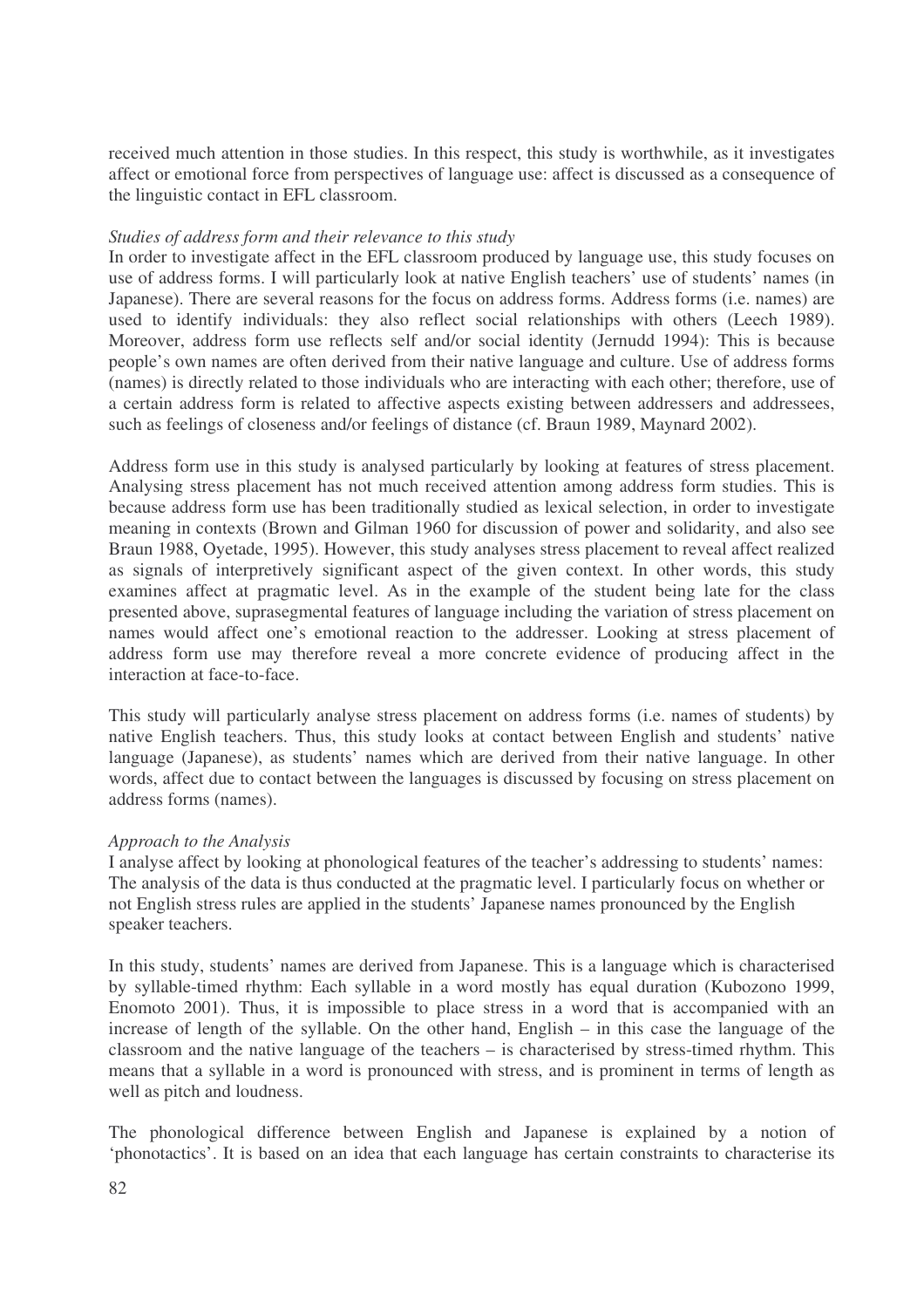phonological features (Kreidler 1989). In other words, a name whose syllables mostly have equal duration reflects the phonotactics of Japanese, while a name with stressed syllable reflects the phonotactics of English.

Both of the teachers who participated in this study are native English speakers; the students' names appeared in this study are Japanese. Therefore, in this study, I will describe whether each instance of the teachers' addressing according to whether it follows typical Japanese phonological rules or not. This is illustrated in Figure 1: One end of the continuum represents a way of addressing following the phonotactics of Japanese, while the other end represents addressing according to English stress rule, i.e., stress of words in English is placed on the penultimate syllable (Kreidler 1989).

Figure 1. Variation of stress placement on students' names (names of three syllables, the last syllable having an open vowel)

Following Japanese Following English phonological rules phonological rules

Each syllable is pronounced Stress is put on the with the same duration penultimate syllable.

Since all the students participating in this study have Japanese names, the teachers are likely to pronounce their Japanese names in a Japanese manner in order to appear polite. On the other hand, the teachers also produce the students' names as pronounced in English in terms of stress placements. Therefore, this study focuses on different stress placements in order to examine affect in the teachers' addressing of the students in interactions in EFL classroom.

## *Data Collection*

The data were mainly collected through the observations of EFL lessons conducted by two different teachers in the UK, along with interviews with the teachers as well as the students in the lessons. The observations were largely video-recorded. The interviews were conducted by showing the recordings to the participants.

The lessons that I have observed were taught by two native speakers of British English, John Smith and Karen Parker. Their students were all Japanese students who had come to the UK from Japan. Both groups of students (nine from John's lesson and ten from Karen's lesson) enrolled English programmes at institutions starting at April in 2001. They were all young adults except one who was 26 years old at the time of the observations.

John has over four years' experience of teaching EFL in Japan. He has a receptive skill in Japanese which was good enough to understand what the students said in Japanese during the lessons. He also sometimes uses Japanese briefly to the students during the lessons. On the other hand, Karen did not have any knowledge of the Japanese language, although she had experience with teaching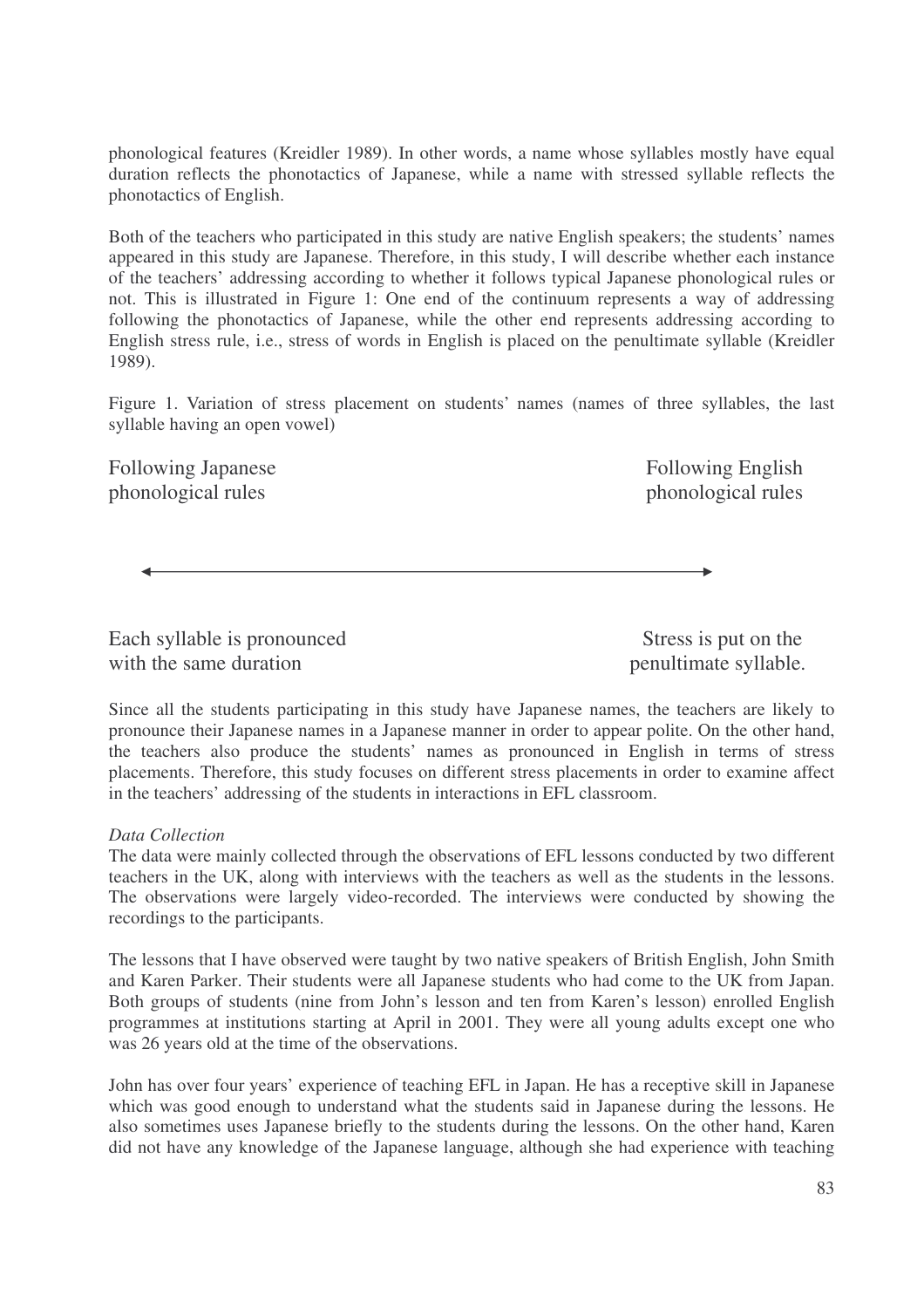many Japanese students and showed her understanding of certain cultural aspects of Japanese throughout her teaching career.

Among the students taught by these teachers, I particularly focus on the cases of two students: Subject 1 (whose name is Makiko) out of the nine students in John's lesson and Subject 2 (whose name is Naomi) out of ten in Karen's lesson. Both students contributed to the lessons well at the time of the observations. In the interviews with the teachers, both teachers said that those students' classroom performances were very reliable compared with the others. Subject 1 (Makiko) also said in the interview that she answered the questions by the teacher voluntarily because she wanted to move the lesson more quickly. Subject 2 (Naomi) commented during the interview that she was very interested in Karen's lessons since materials that Karen brought to the lesson were very useful for her learning.

#### *Context of addressing and stress placement*

This study examines affect produced by the teachers' use of their students' names in the EFL classroom, where the contact occurs between the target language, English and the students' native language, Japanese. In order to single out affect or affective forces carried by the addressing, I will first examine contexts where the particular addressing occurs between the teachers and the students. This examination is particularly conducted by looking at phases of the lessons where the teachers interacted with each of the students and at the same time the teacher needed to manage the whole group of the students. In other words, I will focus on 'public' aspects of classroom interaction and exclude phases of individual work or work in pairs/groups, which are conducted rather privately in terms of teaching.

In this study, I focus particularly on the first 50 minute segments out of the 90 minutes' John's lesson, excluding 5 minute pair work: I also focus on a total of 40 minute segments out of the two hours' of Karen's lesson, excluding individual work or pair/group work. The result is shown in Table 1. As this table shows, addressing by both of the teachers occurs in seven different contexts: They are 'elicitation for the teacher's expected response', 'elicitation for confirmation', 'asking for co-operation', 'calling for attention', 'encouragement for completing a response', 'giving a direction' and 'warning'. In other words, affect will be produced from these contexts.

|                                        | John's addressing to | Karen's addressing to |
|----------------------------------------|----------------------|-----------------------|
|                                        | Makiko (11)          | Naomi (7)             |
| Elicitation for the teacher's expected |                      |                       |
| response                               |                      |                       |
| Elicitation for confirmation           |                      |                       |
| Asking for co-operation                |                      |                       |
| Calling for attention                  |                      |                       |
| Encouragement for completing a         |                      |                       |
| response                               |                      |                       |
| Giving a direction                     |                      |                       |
| Warning                                |                      |                       |

Table 1: Contexts of addressing to Makiko and Naomi

Both of the teachers showed different variations of stress placed on students' names (i.e. Makiko and Naomi). Stress placed by following phonological rules in English (stress is placed on the next to the last syllable) occurs only twice. As illustrated in Table 2, one occurs in a context of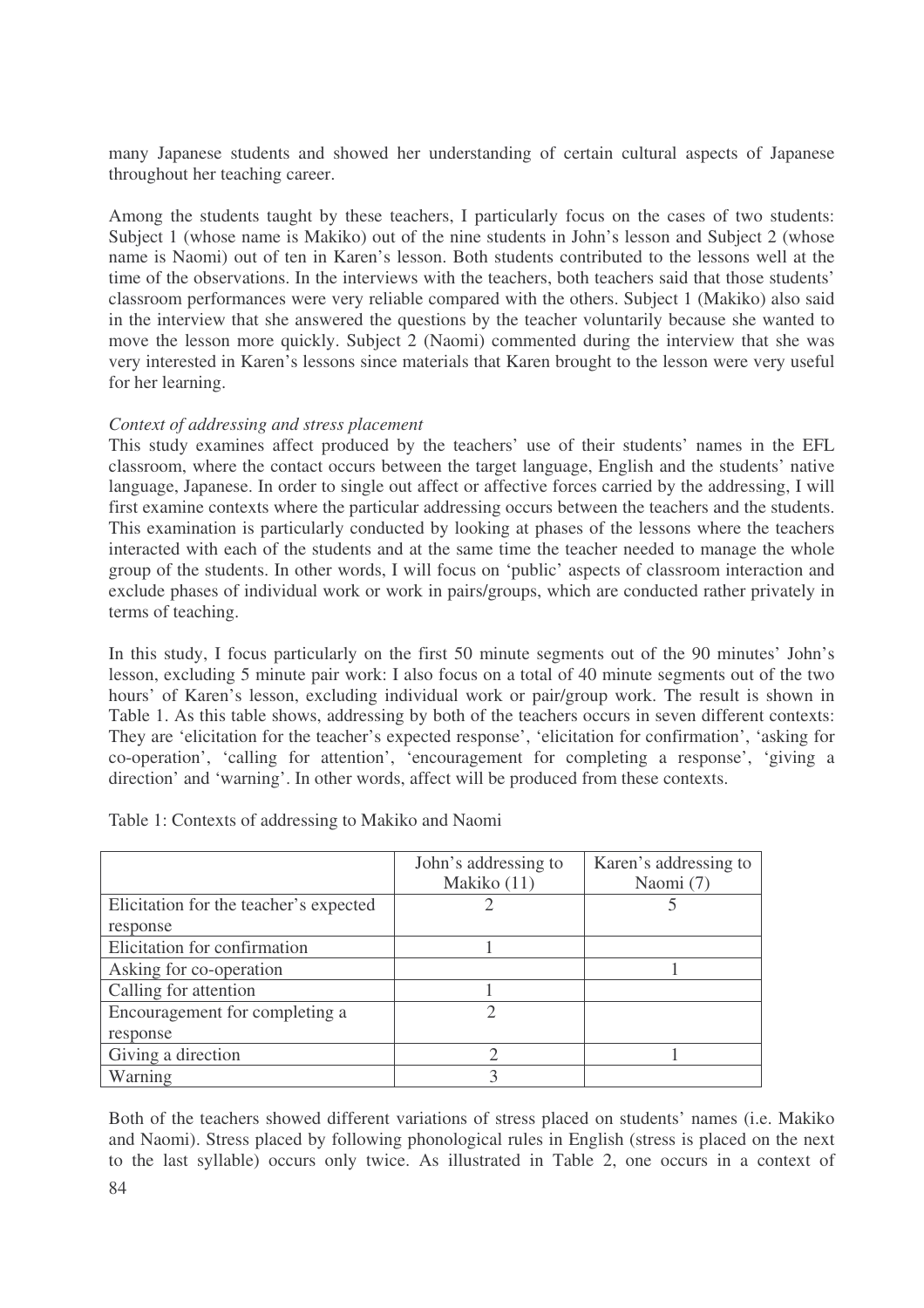'elicitation for the teacher's expected response' by Karen, while the other occurs in the context 'warning' by John.

Karen addressed Subject 2 (Naomi) a total of seven times during the segments of her teaching. The stress placed on the next to the last (penultimate) syllable of Naomi [næ.O.mi] occurred only once during the segments: This stress placement was not observed in any contexts during the period of the lesson. In other words, this particular addressing was significant, as the teacher was back to using English to the student.

|                               | John's addressing | Karen's addressing        |
|-------------------------------|-------------------|---------------------------|
|                               | Makiko (11)       | Naomi (7)                 |
| Elicitation for the teacher's | ma.ki.ko(2)       | næ.o.mi(2)                |
| expected response             |                   | Næ.o.mi $(2)$             |
|                               |                   | næ.O.mi $(1)^{*2}$        |
| Elicitation for confirmation  | ma.ki.ko(1)       |                           |
| Asking for co-operation       |                   | $n\mathfrak{B}.0.mi(1)^*$ |
| Calling for attention         | ma.ki.ko(1)       |                           |
| Encouragement for completing  | ma.ki.ko(2)       |                           |
| a response                    |                   |                           |
| Giving a direction            | ma.ki.ko(2)       | Næ.o.mi(1)                |
| Warning                       | ma.ki.ko(2)       |                           |
|                               | ma.KI.ko $(1)$ *  |                           |

Table 2 Variations of stress placement according to contexts of addressing<sup>1</sup>

Karen also addressed Naomi by placing stress on the third syllable from the last (i.e., [Næ. o. mi]) in the context of 'elicitation for the teacher's expected response': This occurs twice. In these examples, stress is not placed where stress is supposed to be placed according to the English phonological rules (i.e., the next to last syllable). These examples, however, are not considered a reflection of the English phonological rules, even though stress is placed on her name in this addressing.

Moreover, according to a Japanese accent rule, accentuation occurs on  $[N\alpha]$  – the third syllable from the last (Enomoto 2001): The pitch drops suddenly right after that syllable. Thus, if stress is placed on the [Næ] of Naomi the interpretation will be that the teacher intends to pronounce it to sound Japanese (See Figure 2).

It should be also noted that I interviewed Karen after the observation. She said that pronouncing the name of Naomi was easy, compared to using other students' names in her lesson, such as Yukiyo. This is because Naomi also exists as a British name, thought its pronunciation of [næ] of Naomi is not exactly the same. Thus, the teacher was likely to feel comfortable with pronouncing this Japanese student's name, Naomi.

<sup>&</sup>lt;sup>1</sup> Analysis of stress placement has been conducted with no reference to noise-reduction.

<sup>&</sup>lt;sup>2</sup> \* indicates that stress placement reflects English phonotactics.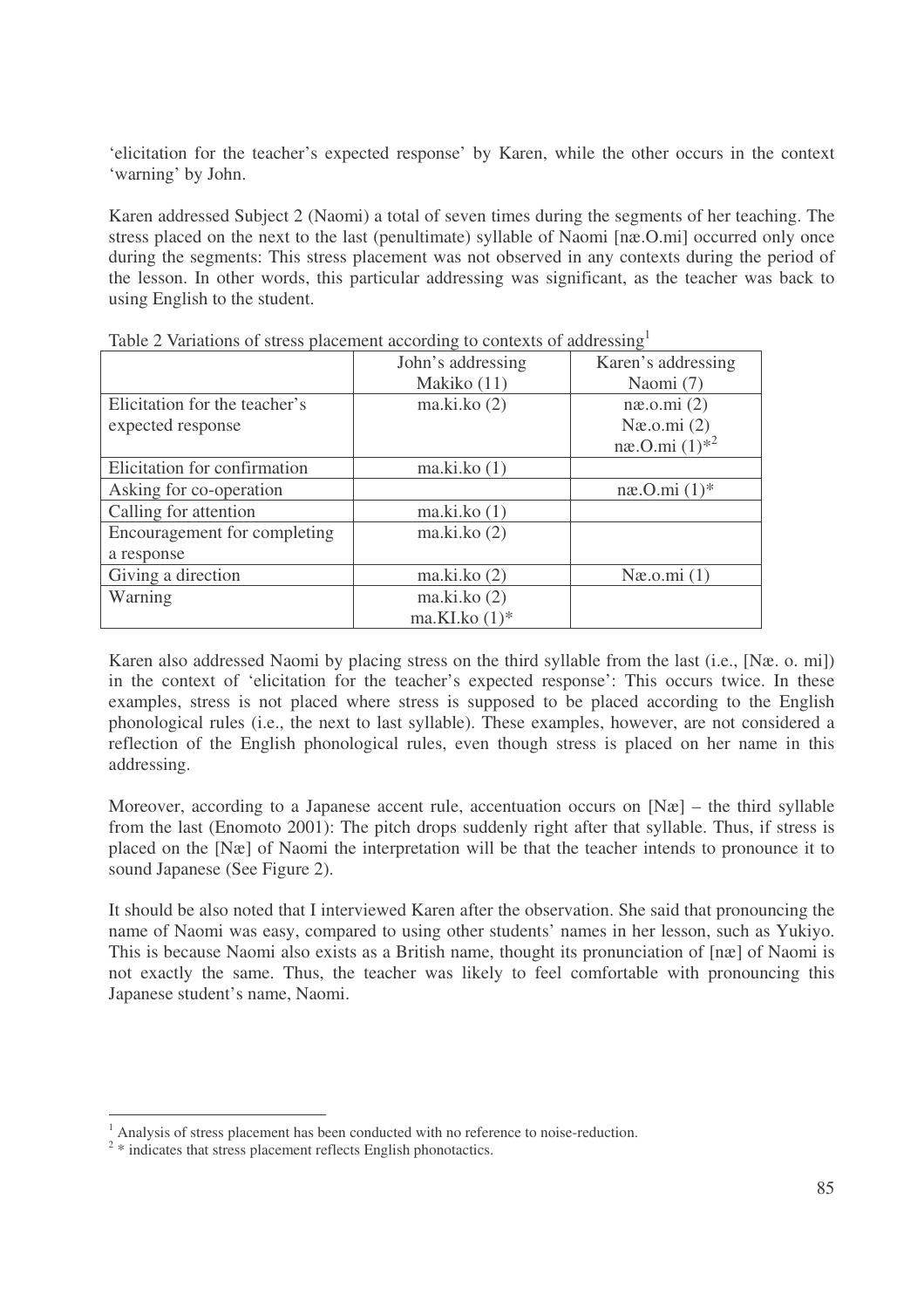Figure 2: Stress placement on Makiko and Naomi at 'elicitation by teacher's expected responses'

|                                                  | <b>Following Japanese</b><br>phonological rules |               | <b>Following English</b><br>phonological rules |
|--------------------------------------------------|-------------------------------------------------|---------------|------------------------------------------------|
|                                                  |                                                 |               |                                                |
| Karen's addressing<br>Naomi<br>John's addressing | næ.o.mi(2)                                      | Næ.o.mi $(2)$ | $n\mathfrak{B}$ . $O$ . $mi(1)$                |
| Makiko                                           | ma.ki.ko(2)                                     |               |                                                |

By contrast, John addressed Subject 2 (Makiko) twice in the context of 'elicitation by teachers' expected response' during the segments. The teacher pronounced her name without placing any stress at each time.

In addition, I have observed that his addressing did not reflect the English phonological rules significantly during the entire period of the lesson that I have recorded. It should also be noted that John seems to have understood what the students were saying in Japanese, while Karen does not seem to have understood it at all. He even said at the interview that he used Japanese to the students when he thought it was necessary. Thus, it is certain that he had some knowledge of how he should pronounce students' Japanese names in Japanese.

In this study, therefore, I particularly examine affect produced by addressing occurring at 'elicitation of teacher's expected response' and 'warning', with special attention to stress placement reflecting English phonotactics. I first illustrate examples to see how both teachers addressed the students in the context of 'elicitation for the teacher's expected responses', and examine affect produced by the different addressing. Then I will look at John's addressing in the context of warning.

# **Pragmatic interpretation of stress placement: Affect**

First, I would like to show Example 1 to show affect produced through John's addressing to Makiko at 'elicitation for the teachers' expected response'.

Example 1: Subject 1, Makiko

(*The teacher (John) has elicited a sentence 'I'd like to …' and 'What about…?' from the student as responses to "What shall we do tonight". And then the teacher is now asking the students a sentence for refusing the suggestion.*)

| $1.$ John:             | What could you say, if you don't want to do it?                 |
|------------------------|-----------------------------------------------------------------|
| 2. Kayoko:             | (non-elicited) Actually                                         |
| $3.$ John:             | Actually, good actually                                         |
| 4. Kayoko:             | $I$ go $\ldots$ I want                                          |
| 5. John:               | 'I want' is, OK 'I want' is too strong yes? 'I want' is maybe   |
|                        | children say 'I want'. yes. But what  what we would say?        |
| 6. Kayoko:             | Would                                                           |
| 7. John:               | $OK$ I'd. I would $$ I'd.                                       |
| 8. Kayoko:             | I like                                                          |
| $9. \rightarrow$ John: | I'd like  or, do you remember this  this special word (pointing |
|                        | at Makiko with his hand ) Makiko? [ma.ki.ko]?                   |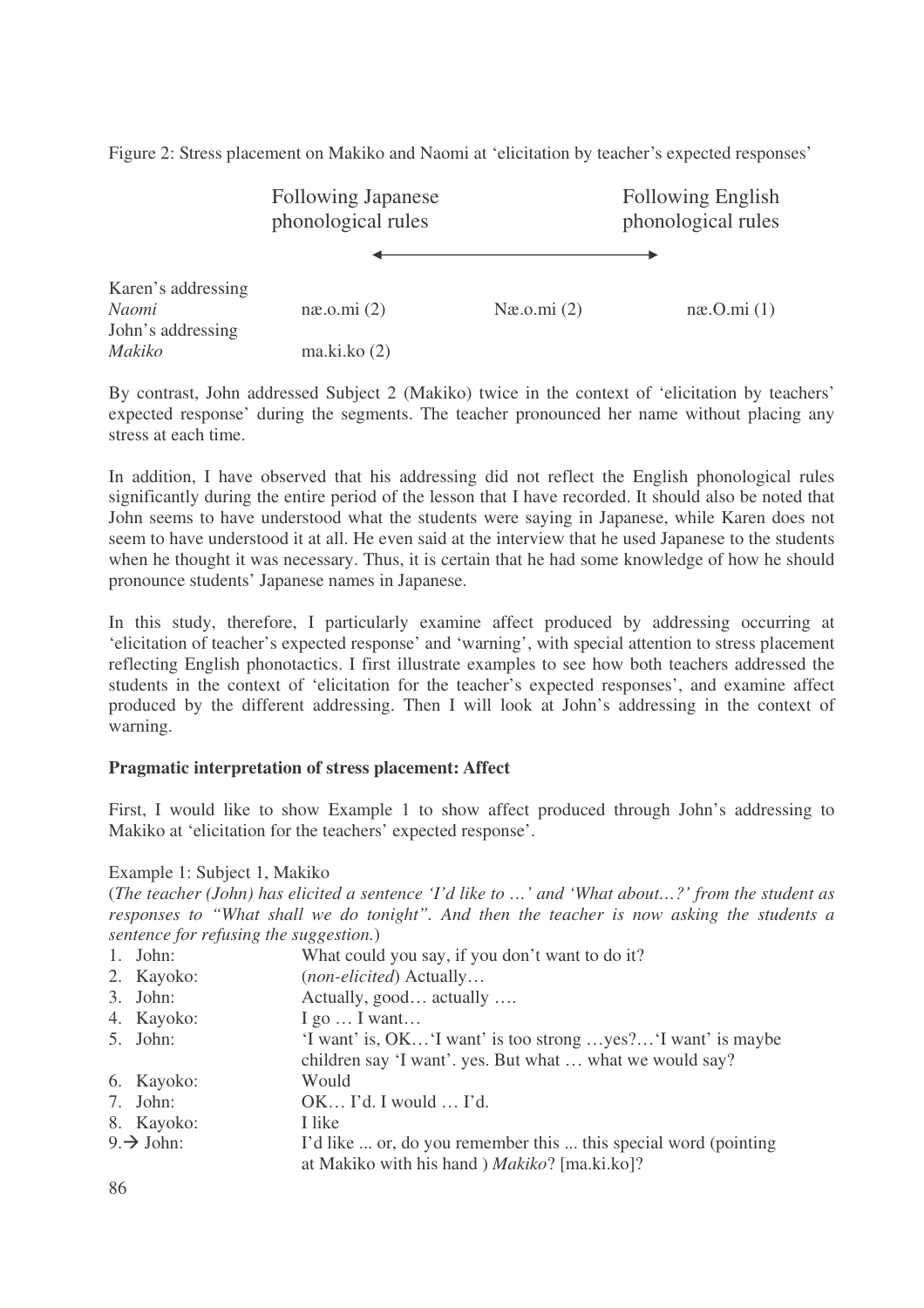| 10. Makiko: | Rather.                                                       |
|-------------|---------------------------------------------------------------|
| $11.$ John: | Rather, yes, I'd rather actually I'd rather  I'd rather go to |
| 12. Kayoko  | <i>(non-elicited)</i> a Chinese restaurant                    |
| (# 3)       |                                                               |

The first example is John's addressing *Makiko*. Before John turns to Makiko (which is turn 9), John was interacting with Kayoko to elicit her answer. However, he was not able to elicit a word or a phrase that he wanted form Kayoko. By addressing *Makiko* (turn 9)*,* he gives a chance to her to give him an answer. This use of an address form, *Makiko,* is interpreted as "this is now your turn and I believe you can answer it correctly". In other words, the use implies that the teacher expects a response from *Makiko*.

Example 1 shows the teacher pronounced the student as Makiko [ma.ki.ko] in Japanese. This is the way that the teacher constantly addressed her during the observation except for one instance. Makiko was one of the students who understood and contributed to his lesson, and then the teacher was not likely to be worried about the responses from her in terms of his managing the lesson. Moreover, this addressing is asking a student to respond in the way that the teacher expects. Accordingly, we can assume that the teacher was relaxed at the time of producing this addressing of elicitation to Makiko. This affect or affective force is produced between the teacher and Makiko at the time of this addressing to Makiko. This affect was represented as [ma.ki.ko], a typical way in which the name is pronounced in Japanese.

Moreover, John produced the addressing at elicitation (i.e., 'elicitation for the teacher's expected response' and 'elicitation for confirmation') to Makiko three times. He pronounced her name in the same way each time.

There are other examples from Karen's addressing of elicitation for her expected response. This time, a student, whose name is Naomi is focused. As I have mentioned before, another teacher in this study, Karen, shows different stress placement while the addressing at the elicitation to Naomi is being produced, unlike the case of John to Makiko.

There are three examples. Example 2 occurs when 10 minutes had passed from the beginning of the lesson.

## Example 2: Subject 2, Naomi

(The teacher (Karen) makes the students work in pairs and gives a different picture to each of them. *One of them describes the picture and the other draws a picture according to the description. After finishing this pair work, the teacher starts talking to the class about vocabulary.*)

1. Karen: *Kana* , can you describe the difference between pillow and cushion?

- 2. Kana: Pillow is for sleep?
- 3. Karen: sleeping.
- 4. Kana: For sleeping
- 5. Karen: Yes.
- 6. Kana: Cushion is, may be on the on the  $r = s$
- 7. Karen: Um-hum.
- 8. Kana: = or chair, Umm to ... to comfor... to be comfortable when you sleeping.
- 9. Karen: (*looking at the students*) Good. Yes, yes. Could you have cushions on a bed? … (*looking at Naomi*) *Naomi* [Næ.o.mi], Did you you could have a pillow and cushions on a bed? Is that possible?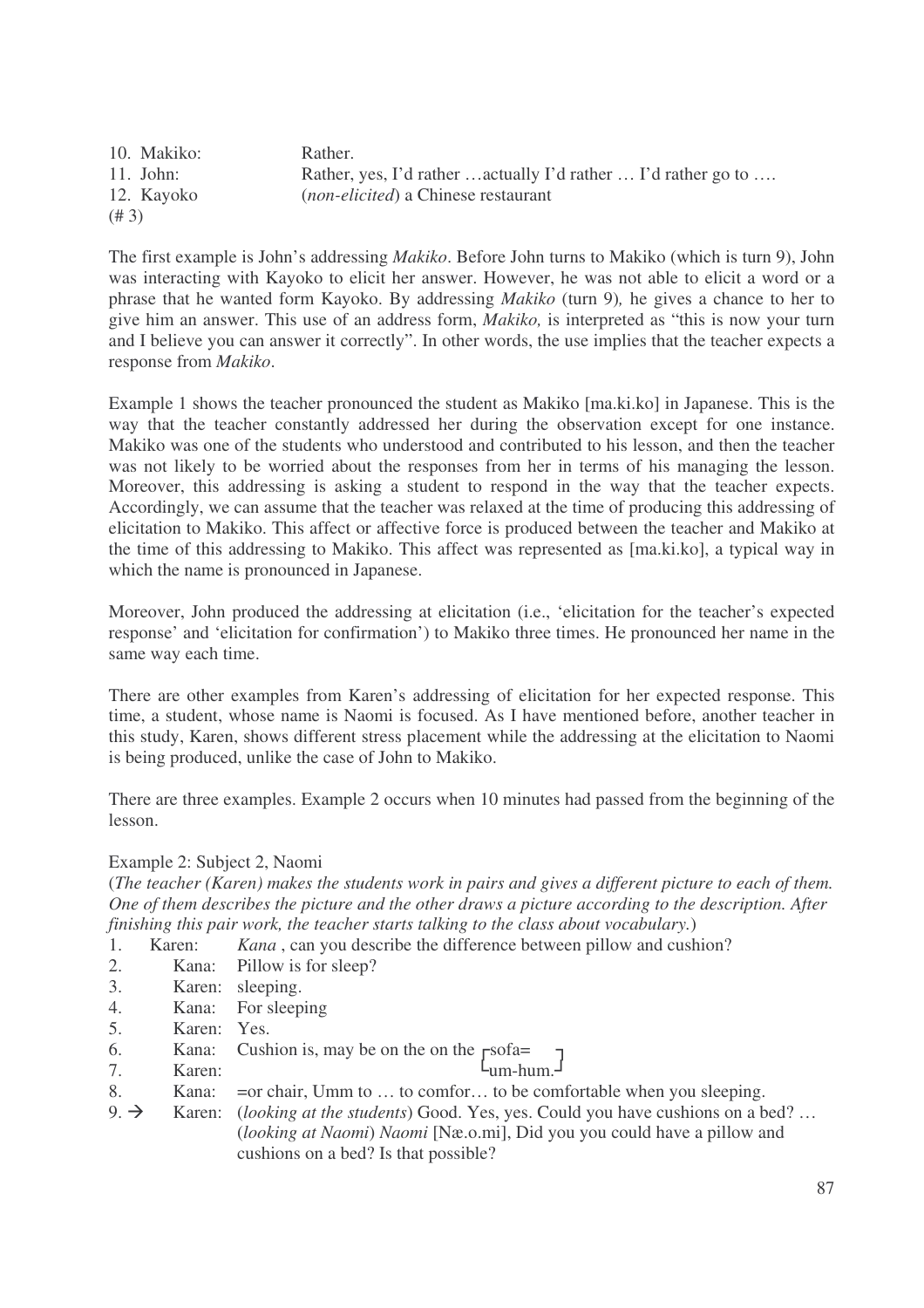- 10. Naomi: I think so.
- 11. Karen: Yes, in fact in your picture, that's what we had,  $\Gamma$ wasn't it $\Gamma$ . Yes,
- 12. Naomi: LUnnn. J

Before addressing Naomi (which is turn 9), Karen asks Kana about difference between a pillow and a cushion (which is turn 1). This is because Karen overheard Kana having difficulty in describing the difference between those two words during the pair work. At the same time, Karen also knows that Naomi has a picture showing not only a pillow but also cushions which were placed on the bed. Therefore, Naomi must know the difference from her picture. Subsequently, Karen asked Naomi to answer the question, and this use of *Naomi* [Næ.o.mi] must occur at 'eliciting the teacher's expected response' from her.

## Example 3: Subject 2, Naomi

(*This segment takes place about 45 minutes after the beginning of the lesson. The teacher (Karen) is operating with true-or-false questions. She has first shown a picture card to each of the students and then read six statements related to the pictures. The students write down True or False according to whether the sentences are matched with the picture card or not. Then, Karen asks the students about what the statements she read are and whether they are true or not. After checking* the first set of the questions, the Karen is now going to ask Naomi about the second set of the *questions.*)

- 1. Karen: Oh. Very good. Yes. yes. …(*laughing*). Excellent…… Very observant. Do you remember the second sentence, *Naomi* [næ.o.mi]
- 2. Naomi: *Ee…to* ('well'). There are are, *Ee* ('un')?… The the lamp above the table was white. That is white.
- 3. Karen: Uh-hum. Good
- 4. Naomi: And it's false.

Example 3 shows that Karen nominates Naomi for answering the questions. It is the second set of questions in this activity. The student who was nominated to answer the first set of the questions had showed a lack of confidence while responding to the teacher, despite the fact that the questions were easy. Thus, the teacher nominated a more reliable student for the next set of the questions. Since Naomi is one of the students who contributes to the lesson consistently, Karen is likely to expect a correct response from Naomi at the time of addressing her. Therefore, this use of addressing Naomi must occur at eliciting the teacher's expected response.

## Example 4: Subject 2, Naomi

(This is at the end of the lesson. Karen has asked the students to get in a pair and talk about their *own favourite rooms at home. Then she is going to ask four students to talk about their partners' favourite room in class. After Aki, Karen is going to ask Naomi to talk about this.*)

1. Karen: And Aki what about Chiaki. What is her favourite room.

(*Aki starts talking about it and the teacher is saying to Naomi.*)

2. Karen: And Naomi [næ.O.mi], what was Mai's favourite room and why?

(*Naomi is talking about it and the lesson is over.*)

Example 4 occurs at the end of the lesson. Karen asks four of the students to talk about their partner's favourite room. This is a follow-up activity for the previous pair work. At the follow-up phase, Naomi is the last student whom Karen asked a question. The other three students who have been nominated for this activity have also finished their talk without much difficulty. Hence, we can assume that this task is not difficult for Naomi either. Since Naomi has always contributed to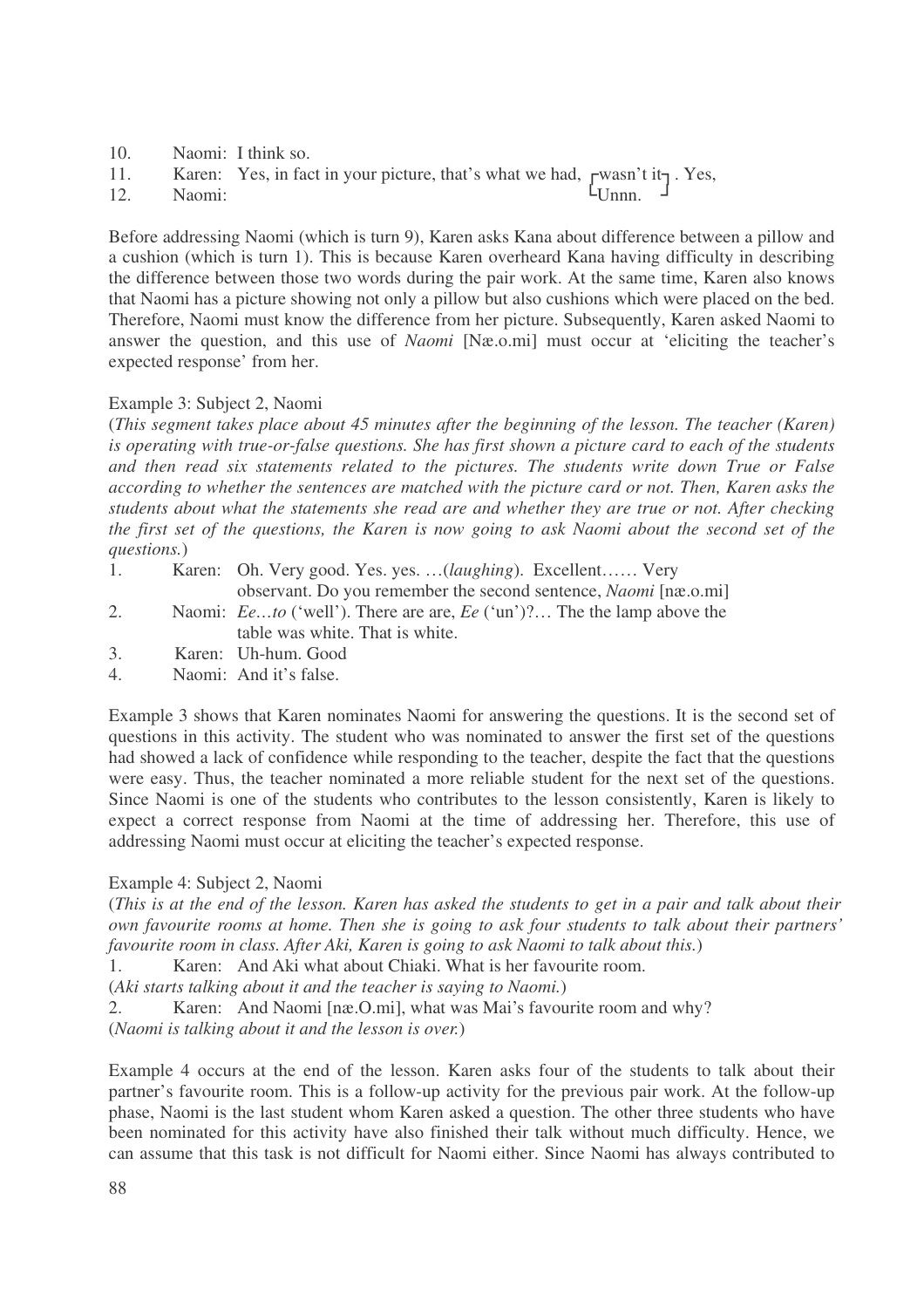her lessons, Karen's use of addressing Naomi here occurs at 'elicitation for her expected response'. This time, the teacher puts stress on the second syllable of her name, which follows English phonological rules.

These three examples from Karen's lesson also show addressing of 'elicitation for the teacher's expected response'. Unlike the cases of John's addressing to *Makiko* discussed earlier, Karen happens to pronounce the student's name in a way that English phonological rules are reflected at addressing of 'elicitation for the teacher's expected response'. It occurs at the time of addressing to the student who follows and contributes to the lesson well. Since the student's name is derived from Japanese, it is supposed to (or at least one should attempt to) be pronounced in the way it is pronounced in Japanese, in order to appear polite to the students. Therefore, we can see that this stress placement (reflecting English phonological rules in Example 4) occurs when Karen is not likely to be relaxed while addressing to the student. This was most significant when she was under the pressure of finishing up the lesson of the day.

It should be also noted that Karen commented on this in the interview: She admitted that she felt time pressure at the time of addressing her. She also said that this was because this addressing occurred in the last phase of the lesson, in which she was following-up the previous pair-work. If she had not completed the follow-up oral presentation, the previous pair-work would have been meaningless in term of her teaching agenda. Thus, she said she rushed to finish the following-up activity.

There are other interesting findings from the interview with the students. I have asked the seven students including Naomi about their feeling toward Karen's use of addressing their names. Their responses were all the same. They were not able to distinguish the variation in stress placement of their names that the teacher pronounced. Naomi did not even realize that a part of her name Na [na] had constantly pronounced as [næ], which sound does not belong to Japanese. None of the students had a particular feeling towards the teacher's different stress placement on their names.

On the other hand, I interviewed Makiko from John's class. She said that she was aware that the teacher sometimes pronounced her name with stress. Throughout the lessons that I video-recorded, John's stress placed on Makiko's name occurred only once. The addressing occurred in the context of warning to Makiko as Example 5 shows.

## Example 5: Subject 1, Makiko

(All the students stand up and do pair work. Then, they sit down, and the teacher (John) is giving *another direction for the class activity to the students.*)

1. John: OK. Can you now write… your own conversation? Please write… (*briefly pointing at the board in which he had written 'A, B, A' vertically to indicate a role of a speaker in the conversation*) your own conversation (*then looking at Kayoko and Makiko*) Kayoko, Makiko [ma.KI.ko]. Can you write (*pointing at the board*) your own conversation .… OK?

When we look at the use of *Makiko* in Example 5, it appears as if the use is a part of John giving the students a direction for the next activity in the classroom. However, its pragmatic meaning can be interpreted as 'The teacher is asking you to pay attention to the activity he is explaining". Makiko is chattering with Kayoko again, and John is addressing her as *Makiko* in order to interrupt them. This address form, *Makiko* [ma.KI.ko] is used to make her stop chattering and pay attention to the lesson. Thus, this use of *Makiko* occurs in the context of warning. This use is considered more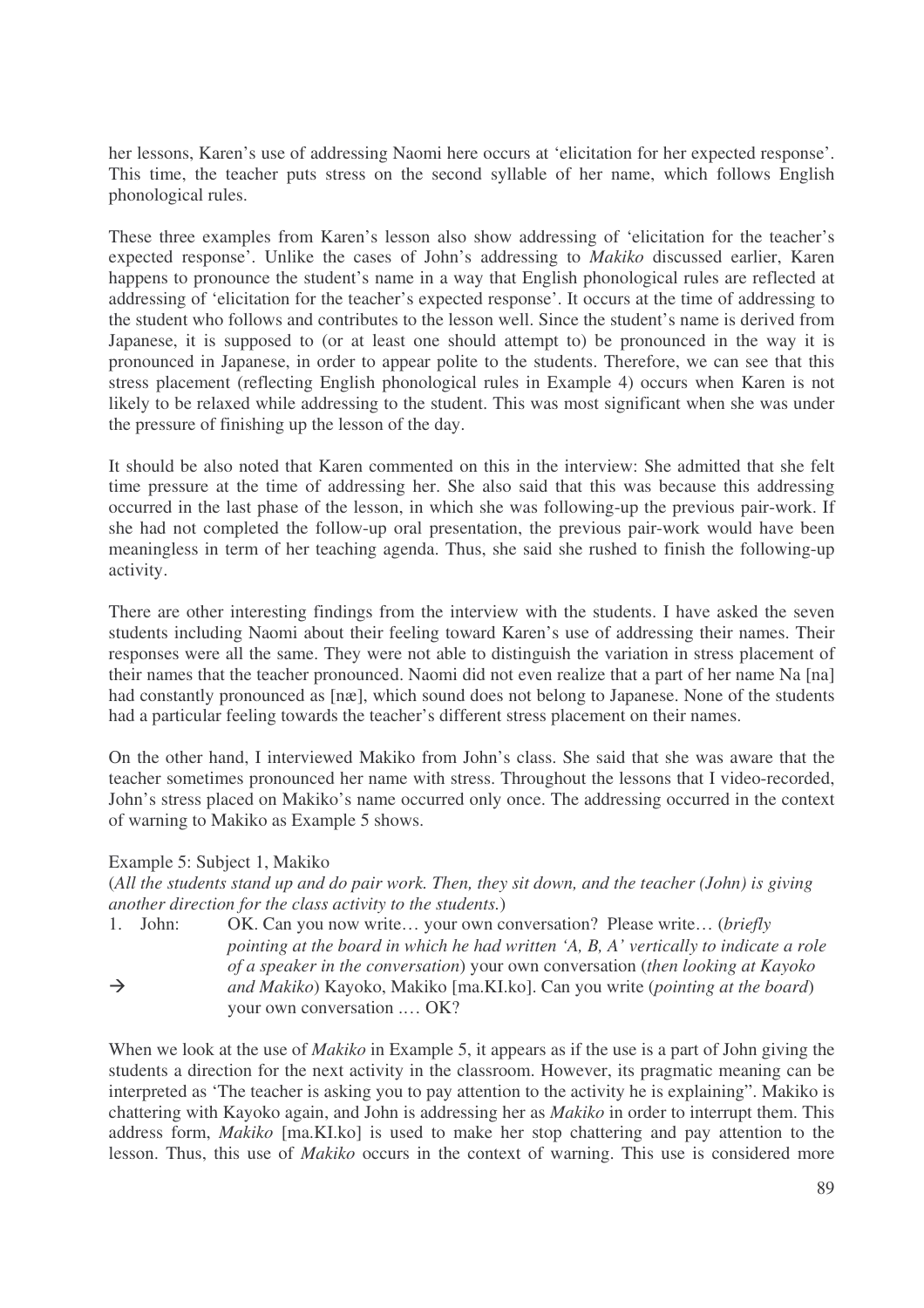'personal' as it is not related to the class activity itself. This time, John places stress on the second syllable from the last on *Makiko* [ma. KI. ko]. This stress placement shows that he follows the English stress rule, the one of the teacher's native language.

What we should consider in relation to this example is that it occurs when the warning for the same student was issued for the third time for the same reason – the student was chattering with the one sitting next to her. This stress shift can be contextually interpreted as 'This is it, Makiko. It's enough. I am very displeased with your behavior in the classroom. Stop chattering right now and concentrate on the lesson'. This stress shift shows John's unpleasant feeling toward her misbehavior at a pragmatic level. In other words, this 'affect' through the stress shift carries another pragmatic meaning. John's specific 'affect' toward Makiko's misbehavior in the classroom is revealed.

This affect produced by the teacher was perceived by Makiko. This was discussed during her interview. She said that the teacher's utterance had strength when the teacher was irritated. She also said that the teacher was not intense, when he addressed her in a way that her name was normally pronounced in Japanese. Makiko was particularly good at spotting one occasion where the teacher had put stress on her name as [ma.KI.ko].

I also interviewed another student who was present at the same lesson, and found that the student also felt that his name had been pronounced with stress when John was not relaxed towards them.

Accordingly, we can say that the students perceived affect through the addressing in the interaction between the students and the teacher. This affect is revealed in the EFL classroom, where the contact occurs between the target language, that is English and the students' native language. In other words, the affect – which operates negatively – is realised due to the contact between the languages. On the other hand, there is addressing to the student by Karen, which did not operating interpersonally as much as John's addressing to his students.

## **Conclusion**

In this paper, I have presented my investigation of 'affects' in EFL classroom produced through contact between English and the students' native language. The study has been conducted with special attention to addressing the students' names at the interaction between the native English speaker teachers and the native Japanese speaker students. From the outcomes of the study, I was able to confirm the significance of affect represented in addressing. Moreover, the study has shown that there are different degrees in affect produced by the address form use, which depends on the teachers. Follow-up interviews with both the teachers and the students have helped me confirm this. The follow-up interviews have also shown that the students perceived affect through contact between the languages differently, depending on the teachers.

Affect produced by addressing is intangible. Therefore, it has not received enough attention by researchers. As the study has suggested, however, it plays a significant role in human interactions. In other words, the researchers who are interested in human interactions should not avoid discussing it. This kind of study is worthwhile, as it enables us to describe affect realized in interactions in particular contexts.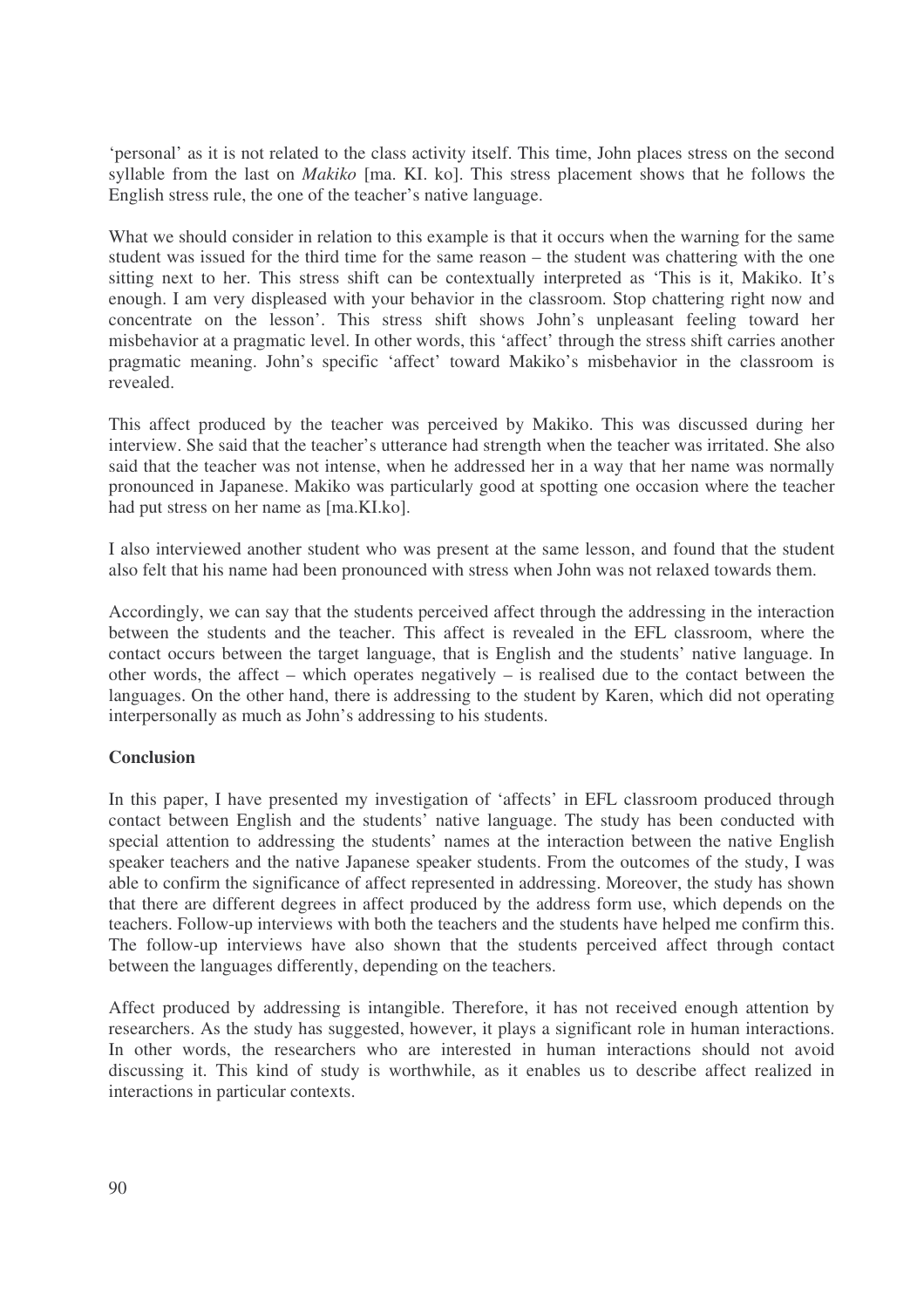#### **References**

Bakhtin, Mikhail Mikhailovich 1981. *The Dialogic Imagination.* in: M. Holquist ed. Austin: University of Texas Press.

Beebe, Leslie and Takahashi Tomoko 1989. Do You Have a Bag? Status and Patterned Variation in Second Language *Acquisition, In: S. Gass, C. Madden, D. Preston, and L. Selinker, eds.* Variation in Second Language Acquisition: Discourse and Pragmatics*, Clevedon: Multilingual Matters. 103-125.*

*Blum-Kulka, Shoshana and Elite Olshtain 1984. Request and apologies: A Cross Cultural Study of Speech Act Realization Patterns.* Applied Linguistics *5: 196-213.*

Braun, Friederike 1988. *Terms of Address.* Berlin: Mouton de Gruyter.

Brown, H. Douglas 1994. *Principles of Language Learning and Teaching.* Third Edition. Englewood. Cliffs, NJ: Prentice Hall Regents.

Brown, Roger and Albert Gilman 1960. The Pronouns of Power and Solidarity, in: T.A. Sebeok ed. *Style in Language,* Cambridge, MA: The M.I.T. Press. 235-276.

Brown, Penelope and Stephen C. Levinson 1987. *Politeness*. Cambridge: Cambridge University Press.

Enomoto, Masatsugu 2001. *Nichieigo hanashi kotoba no onseigaku* [*Phonetics of English and Japanese Speech Sounds*]. Tokyo: Tamagawa University.

Finegan, Edward 1999. *Language.* Third Edition. Fort Worth, TX: Harcourt Brace College Publishers

Halliday, M. A. K. 1975. *Learning How to Mean*. London: Edward Arnold.

Horwitz, Elaine K., Horwitz, Michael B. and Cope, Jo Ann 1986. Foreign Language Classroom Anxiety, *The Modern Language Journal* 70:125-132.

Jakobson, Roman 1960. Linguistics and Poetics, in: T.A. Sebeok ed. *Style in Language,* Cambridge, MA: The M.I.T. Press. 350-369.

Jernudd, Bjorn H. 1994. Personal Names and Human Rights, in: T. Skutnabb-Kangas and R. Phillipson, eds. *Linguistic Human Rights,* Berlin: Mouton de Gruyter. 121-132.

Labov, William 1984. Intensity, in: D. Schiffrin ed. *Georgetown University Round Table on Language and Linguistics*, Washington D.C.: Georgetown University Press. 43-70.

Lado, Robert 1957. *Linguistics Across Culture.* Ann Arbor, MI: University of Michigan Press

Kreidler, Charles W. 1989. *The pronunciation of English*. Basil Blackwell, Oxford.

Kubozono, Haruo 1999. Mora and Syllable, in N. Tsujimura ed. *The Handbook of Japanese Linguistics,* Oxford: Blackwell. 31-61.

Leech, Geoffrey 1999. The distribution and function of vocatives in American and British English, in H. Hasselgard and S. Oksefjell, eds. *Out of Corpora*, Amsterdam: Rodopi. 107-120.

Lakoff, George and Zoltán Kövecses 1987. The cognitive model of anger inherent in American English, in: D. Holland and N. Quinn, eds. *Cultural Models in Language and Thought,* Cambridge: Cambridge University Press. 195-222.

McDonough, Steve H. 1986. *Psychology in Foreign Language Teaching.* Second Edition. London: Allen & Unwin.

MacIntyre, Peter D. & Robert C. Gardner 1991. Methods and Results in Study of Anxiety and Language Learning: A Review of the Literature, *Language Learning* 41:85-117.

Maynard, Senko K. 2002. *Linguistic Emotivity.* Amsterdam: John Benjamins.

Ochs, Elinor and Bambi B. Schieffelin 1989. Language has a heart. *Text* 9: 7-25.

Oyetade, Solomon O. 1995. A Sociolinguistic Analysis of address forms in Yoruba, *Language in Society* 24: 515-535.

Searle, John 1972 [1965]. What is a Speech Act? in: P. P. Giglioli ed. *Language and Social Context*, Harmondsworth: Penguin. 136-155.

Taniguchi, Yuko 1994. Address Forms: Another Socio-Affective Variable in EFL Classroom. Presented at TESOL 94, Baltimore.

Taniguchi, Yuko 1996. Anxiety in Classroom Interaction: A Case of Address Forms. Presented at TESOL 96, Chicago. Verschueren, Jef 2001. Pragmatics, in: P. Cobley ed. *Routledge Companion to Semiotics and Linguistics,* London: Routledge. 83-94.

Wardhaugh, Ronald 1970. The Contrastive Analysis Hypothesis, *TESOL Quarterly* 4:123-130

Wierzbicka, Anna 1992. *Semantics, Culture, and Cognition.* Oxford: Oxford University Press.

Widdowson, Henry 1996. *Linguistics*. Oxford: Oxford University Press.

#### **Appendix: Transcription conventions**

| <i>Italics</i> | the use of an address form focussed on                                              |
|----------------|-------------------------------------------------------------------------------------|
|                | e.g. <i>Makiko</i>                                                                  |
| ma.KI.ko       | CAPITAL shows stress: stress on KI, Næ, O (note: stress mentioned here is relative) |
| Næ.o.mi        |                                                                                     |
| næ. O.mi       |                                                                                     |